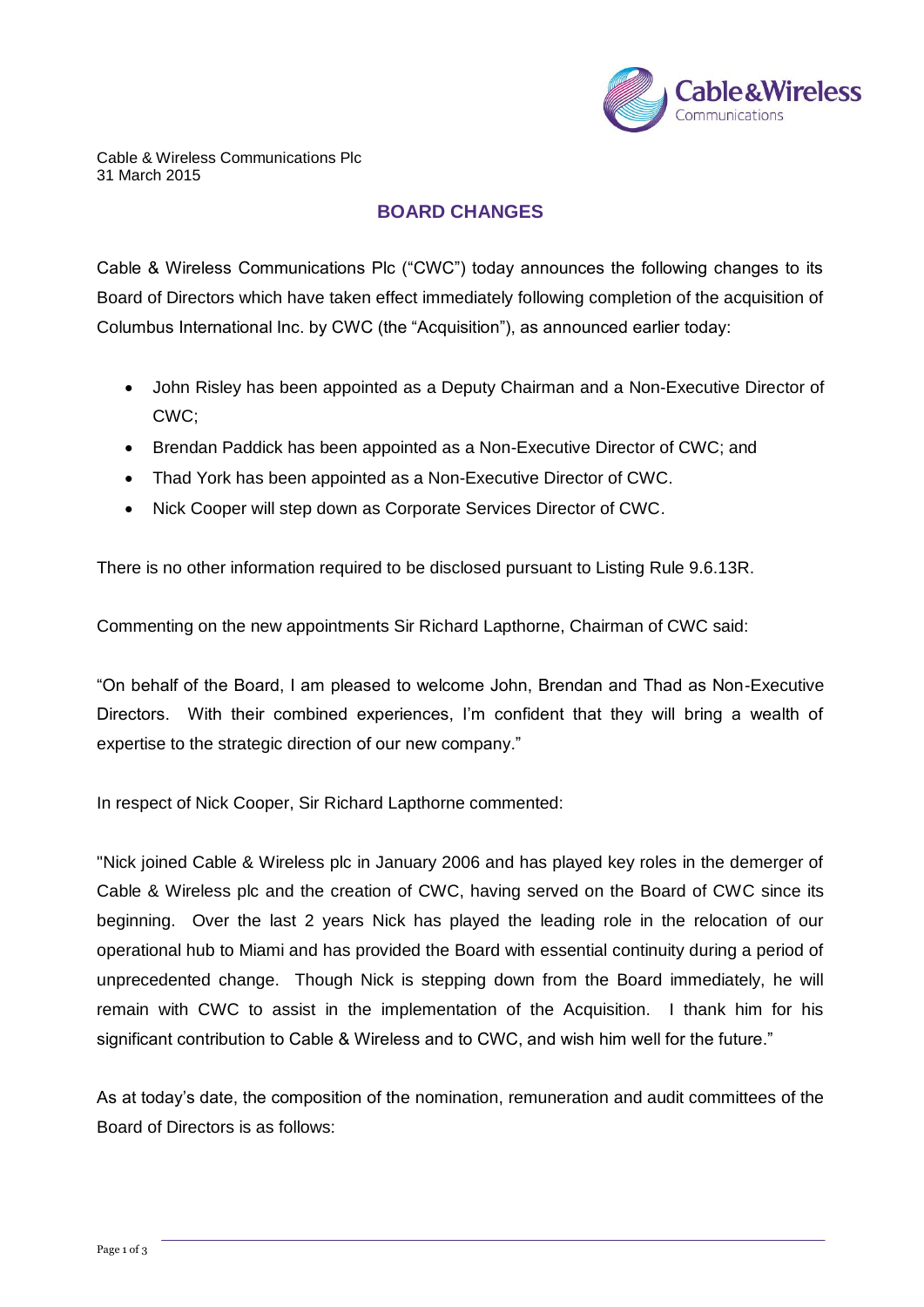Nomination Committee: Sir Richard Lapthorne (Committee Chairman), Simon Ball, Mark Hamlin, Brendan Paddick, Alison Platt, John Risley, Barbara Thoralfsson, Ian Tyler and Thad York.

Remuneration Committee: Simon Ball (Committee Chairman), Mark Hamlin, Alison Platt, Barbara Thoralfsson and Ian Tyler.

Audit Committee: Ian Tyler (Committee Chairman), Simon Ball, Mark Hamlin, Alison Platt and Barbara Thoralfsson.

---END---

## **About Cable & Wireless Communications**

Cable & Wireless Communications Plc (CWC) is a full-service communications provider operating in 16 countries throughout the Caribbean and Latin America. With four leading brands: Mas Movil (Cable and Wireless Panama), LIME (the Caribbean excluding The Bahamas), BTC (The Bahamas) and Cable and Wireless Seychelles, CWC offers mobile, broadband, TV, domestic and international fixed line services and serves over 5.5m customers. CWC also provides premium data centre hosting, domestic and international managed data network services and customised IT Service Solutions to businesses and governments through our Cable & Wireless Business Solutions division.

We are the market leader in most of the products we offer and the territories we serve.

For more information visit: www.cwc.com.

## **About Columbus International Inc.**

Columbus International Inc. is a privately held diversified telecommunications company based in Barbados. The Company provides digital cable television, broadband Internet and digital landline telephony in Trinidad, Jamaica, Barbados, Grenada, St. Vincent & the Grenadines, St. Lucia and Curacao under the brand name Flow and in Antigua under the brand name Karib Cable. Columbus also provides next generation connectivity and IT solutions, managed networking and cloud-based services under the brand Columbus Business Solutions. Through its subsidiary, Columbus Networks, the Company provides capacity and IP services, corporate data solutions and data centre hosting throughout 42 countries in the greater Caribbean, Central American and Andean region. Through its fully protected, ringed submarine fibre optic network spanning more than 42,300 km and its 38,000 km terrestrial fibre and coaxial network, Columbus' 3,150 plus professionals provide advanced telecom services to a diverse residential and corporate client base of over 700,000 customers.

For more information visit www.columbus.co.